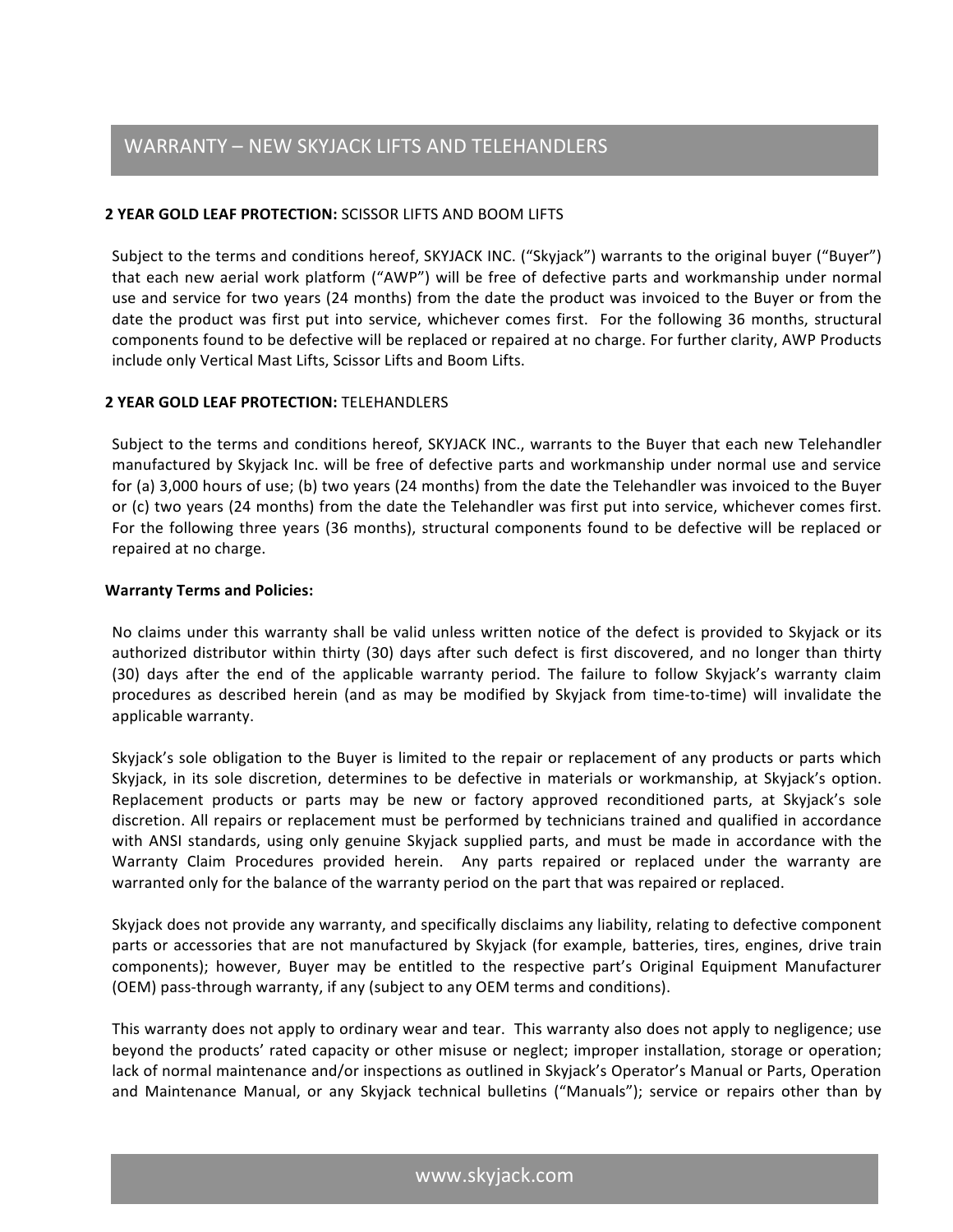technicians trained and qualified in accordance with ANSI standards, or using parts other than genuine Skyjack supplied parts (unless authorized in writing by Skyjack); electrical failures due to loose wiring or corrosion; alterations to original designs and/or components; accidents, floods, fires or other natural disasters or acts of God; the introduction of foreign materials to the products; or duties, taxes, environmental fees, including without limitations, disposal or handling of tires, batteries, and petrochemical items.

Skyjack's liability with respect to the products sold to Buyer shall be limited to this warranty, which constitutes Skyjack's entire and exclusive warranty as to the products and is the sole and exclusive remedy for defects in material and workmanship. Skyjack does not assume (and has not authorized any other person to assume on its behalf) any other warranty or liability in connection with any products covered by this warranty. In no event shall Skyjack's liability exceed the cost to repair or replace a defective product or part.

SKYJACK SHALL NOT BE SUBJECT TO ANY OTHER OBLIGATIONS OR LIABILITIES INCLUDING WITHOUT LIMITATION, CLAIMS FOR PERSONAL INJURY, DEATH, DISMEMBERMENT AND/OR PROPERTY DAMAGE (WHETHER ARISING OUT OF BREACH OF CONTRACT, WARRANTY, TORT (INCLUDING NEGLIGENCE AND STRICT LIABILITY)) OR UNDER OTHER THEORIES OF LAW OR EQUITY, OR WHERE THE THEORY OF LIABILITY IS **BASED ON THE POSITION THAT THE PRODUCTS SHOULD HAVE EXCEEDED ANY STANDARDS IMPOSED BY** APPLICABLE LAW, WITH RESPECT TO PRODUCTS SOLD BY SKYJACK, OR ANY UNDERTAKINGS, ACTS OR **OMISSIONS RELATING THERETO.** Without limiting the generality of the foregoing, Skyjack specifically disclaims any liability for property damage, penalties, special or punitive damages, damages for lost profits or revenues, down-time, lost good will, cost of capital, cost of substitute products or services, increased overhead, or for any other types of economic loss, or for claims of Buyer's customers or any third party for any such damages, costs or losses. SKYJACK SHALL NOT BE LIABLE FOR AND DISCLAIMS ALL CONSEQUENTIAL, **INCIDENTAL, INDIRECT AND CONTINGENT DAMAGES WHATSOEVER.** 

This warranty shall be void if, upon the occurrence of any incident involving any products made by Skyjack and resulting in any personal injury or property damage, customer shall fail to notify Skyjack within 48 hours of such occurrence or permit Skyjack and its representatives to have immediate access to such products and all records of or within the control of customer relating to the products and occurrence. This warranty shall also be void if parts other than genuine Skyjack supplied parts (or parts authorized in writing by Skyjack) are used.

Buyer's rights hereunder are personal to the Buyer, and may not be transferred or assigned except with the prior written consent of Skyjack or by its authorized distributor as provided in a written distribution agreement between Skyjack and that distributor.

Skyjack requires that all OEM's manufacture and supply components and parts to Skyjack in conformity with all ANSI, CSA and/or other relevant industry standards. Skyjack will not be liable under this warranty or otherwise where the defect is the result of an OEM's failure to meet this requirement.

**EXCEPT FOR THE LIMITED WARRANTY PROVIDED HEREIN, SKYJACK EXPRESSLY DISCLAIMS ANY AND ALL** OTHER WARRANTIES (EXPRESS OR IMPLIED) AS TO THE PRODUCTS FURNISHED HEREUNDER, INCLUDING BUT NOT LIMITED TO ANY IMPLIED WARRANTIES AS TO MERCHANTABILITY OR FITNESS FOR ANY **PARTICULAR PURPOSE.**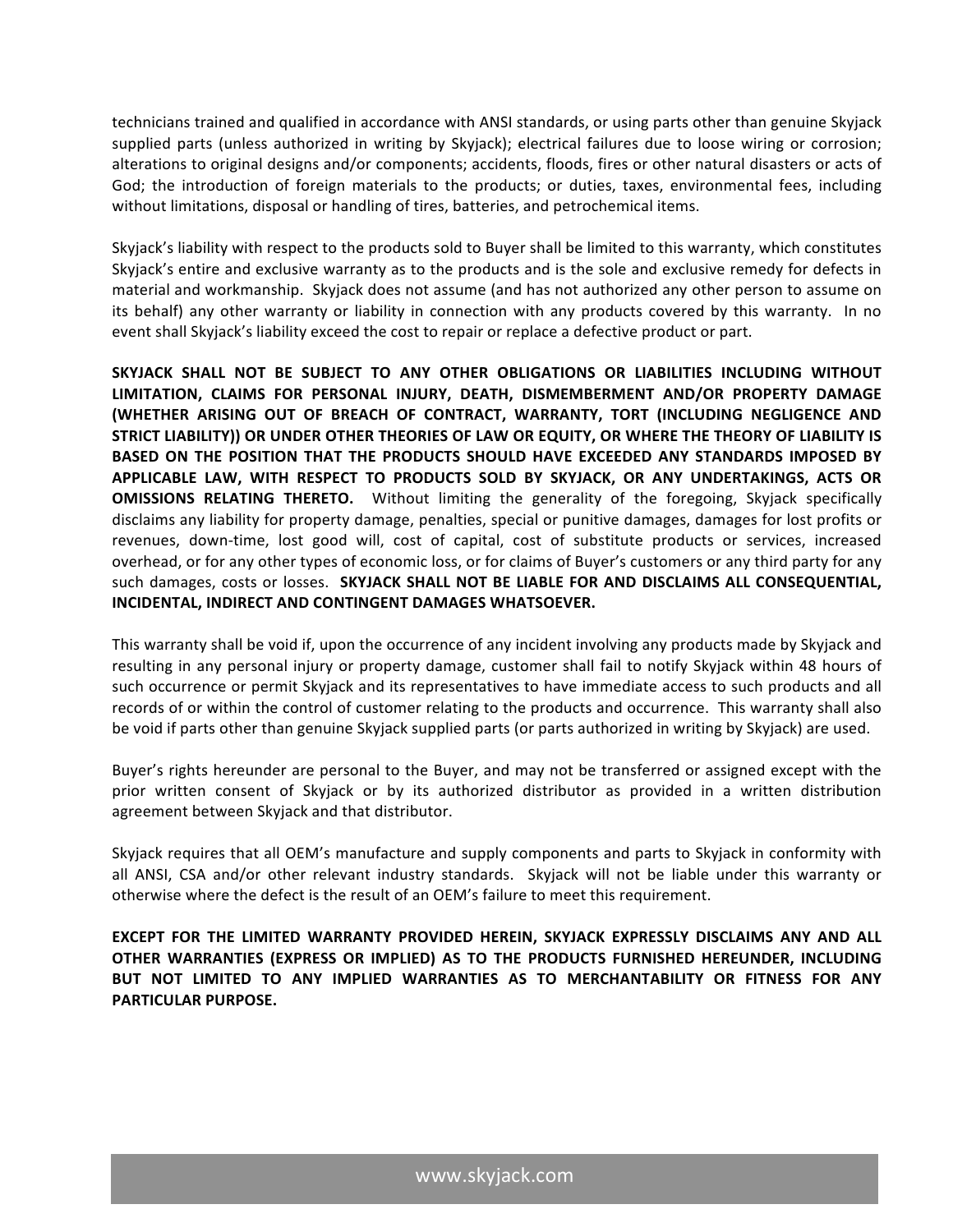### **Warranty Claim Procedures:**

\*SKYJACK INC., will repair or replace, at its option, the defective part or workmanship.

The selling distributor or authorized dealer shall be responsible for complete handling of customer claims under this warranty.

Here's what to do:

1. When providing notice of a claim under this warranty, contact Skyjack's Service Department to verify warranty coverage.

NOTE: The complete machine serial number is required to verify coverage.

- 2. When Skyjack's Service Department verifies warranty coverage, they will also issue a RA (Return Authorization) number for the return of the defective component(s). All items over \$100.00 in value must be returned to Skyjack Inc.
- 3. Fill out the warranty claim form.
- 4. The distributor/dealer should then file the warranty claim with Skyjack Inc. describing the nature of claimed defect, suspected cause, work performed, travel hours and labor hours.
- 5. Warranty labor will be paid at established hourly rates. The travel allowance will be paid at the same hourly rate; however, it is limited to a maximum of three hours. Labor rates and travel allowances are subject to change without notice.
- 6. If a part has serviceable components, PLEASE replace the bad component. For instance, if you have a bad switch on a controller, please replace the switch. Hydraulic cylinders should be repacked, unless they are damaged beyond repair.
- 7. Engine failures or Battery failures should be directed to your local distributor and would be covered, if at all, by that manufacturer's warranty. Be sure to record the Engine serial number.
- 8. Warranty claims received with insufficient information will be returned for correction and completion.
- 9. Materials returned for warranty inspection must comply with the following procedures:
	- A. Carefully packaged to prevent additional damage during shipping.
	- B. Drained of all contents and all open ports capped or plugged.
	- C. Shipped in a container tagged or marked with the RA number.
	- D. Shipped PREPAID. Any item(s) returned for warranty by any other means maybe refused and returned unless prior written approval from Skyjack is obtained.

#### **Freight Damage:**

Items shipped to the dealer will be sent freight prepaid and added to the invoice. If machines are received damaged it must be noted on the Bill of Lading prior to signing. The freight company must be contacted and a claim filed with the carrier. For more information contact Skyjack logistics at 1-519-837-0888. Failure to comply with the above procedures may delay approval and processing of warranty claims and could result in the denial of a warranty claim. Skyjack Customer(s) accounts must be kept current to approve and issue warranty credits. Skyjack reserves the right to withhold the issuance of credits to a Customer(s) if their account is not in good standing. This is subject to change without prior notice.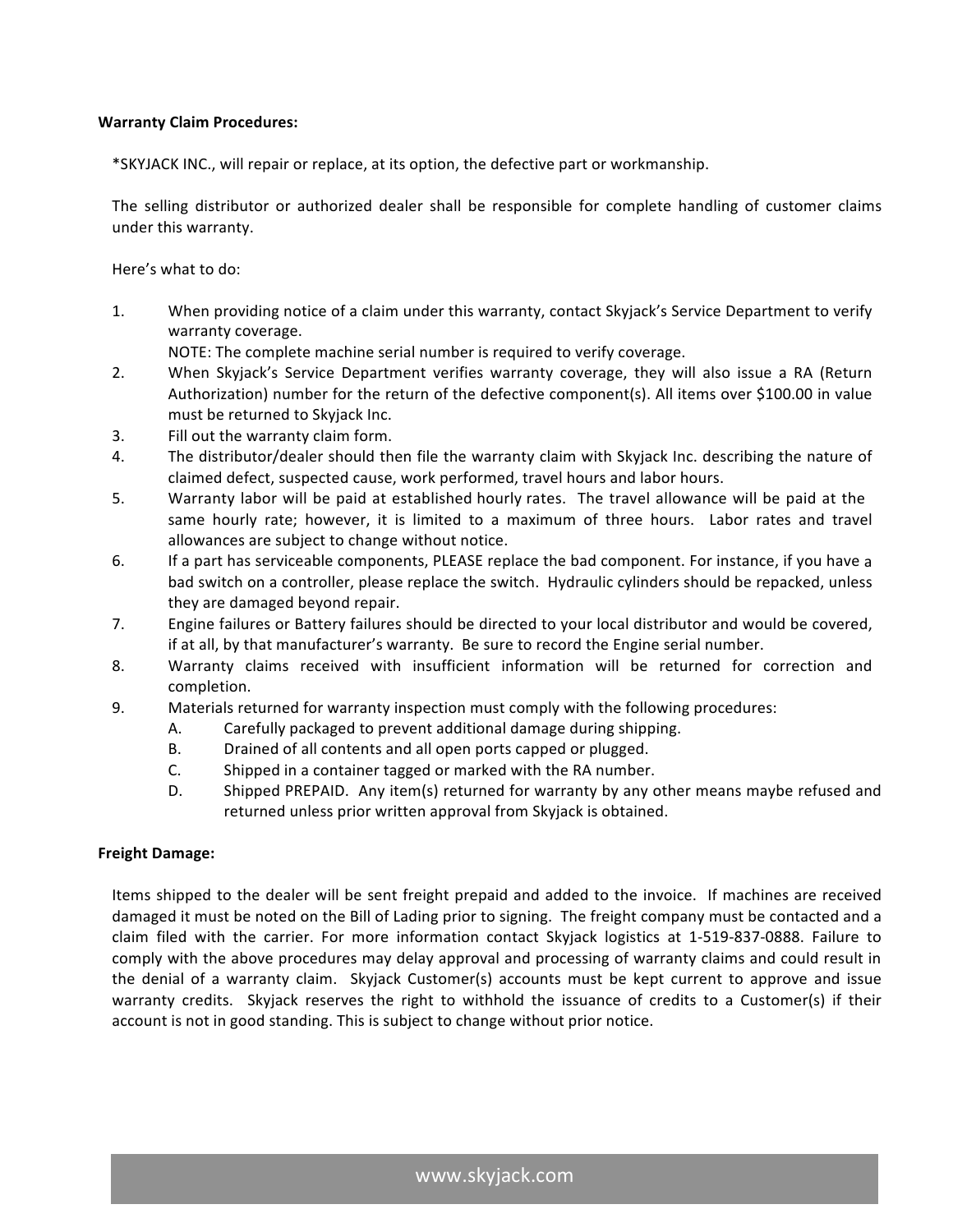# WARRANTY - SKYJACK PARTS

#### **WARRANTY – SKYJACK PARTS**

Subject to the terms and conditions hereof, Skyjack, Inc. ("Skyjack") warrants to the original buyer ("Buyer") of all new Skyjack components or parts ("Parts") good and unencumbered title in and to those Parts. All other warranties that may be applicable to Skyjack Parts are limited to a six-month warranty from the date of delivery. 

Skyjack's liability with respect to the Parts sold to Buyer shall be limited to this warranty, which constitutes Skyjack's entire and exclusive warranty as to the Parts. Skyjack does not assume (and has not authorized any other person to assume on its behalf) any other warranty or liability in connection with any products covered by this warranty.

SKYJACK SHALL NOT BE SUBJECT TO ANY OTHER OBLIGATIONS OR LIABILITIES INCLUDING WITHOUT LIMITATION, CLAIMS FOR PERSONAL INJURY, DEATH, DISMEMBERMENT AND/OR PROPERTY DAMAGE (WHETHER ARISING OUT OF BREACH OF CONTRACT, WARRANTY, TORT (INCLUDING NEGLIGENCE AND STRICT LIABILITY)) OR UNDER OTHER THEORIES OF LAW OR EQUITY, OR WHERE THE THEORY OF LIABILITY IS **BASED ON THE POSITION THAT THE PRODUCTS SHOULD HAVE EXCEEDED ANY STANDARDS IMPOSED BY** APPLICABLE LAW, WITH RESPECT TO PRODUCTS SOLD BY SKYJACK, OR ANY UNDERTAKINGS, ACTS OR **OMISSIONS RELATING THERETO.** Without limiting the generality of the foregoing, Skyjack specifically disclaims any liability for property damage, penalties, special or punitive damages, damages for lost profits or revenues, down-time, lost good will, cost of capital, cost of substitute products or services, increased overhead, or for any other types of economic loss, or for claims of Buyer's customers or any third party for any such damages, costs or losses. SKYJACK SHALL NOT BE LIABLE FOR AND DISCLAIMS ALL CONSEQUENTIAL, **INCIDENTAL, INDIRECT AND CONTINGENT DAMAGES WHATSOEVER.** 

This warranty shall be void if, upon the occurrence of any incident involving any products made by Skyjack and resulting in any personal injury or property damage, customer shall fail to notify Skyjack within 48 hours of such occurrence or permit Skyjack and its representatives to have immediate access to such products and all records of or within the control of customer relating to the products and occurrence. This warranty shall also be void if parts other than genuine Skyjack supplied parts (or parts authorized in writing by Skyjack) are used.

Buyer's rights hereunder are personal to the Buyer, and may not be transferred or assigned except with the prior written consent of Skyjack or by its authorized distributor as provided in a written distribution agreement between Skyjack and that distributor.

Skyjack requires that all OEM's manufacture and supply components and parts to Skyjack in conformity with all ANSI, CSA and/or other relevant industry standards. Skyjack will not be liable under this warranty or otherwise where the defect is the result of an OEM's failure to meet this requirement.

**EXCEPT FOR THE LIMITED WARRANTY PROVIDED HEREIN, SKYJACK EXPRESSLY DISCLAIMS ANY AND ALL** OTHER WARRANTIES (EXPRESS OR IMPLIED) AS TO THE PRODUCTS FURNISHED HEREUNDER, INCLUDING BUT NOT LIMITED TO ANY IMPLIED WARRANTIES AS TO MERCHANTABILITY OR FITNESS FOR ANY **PARTICULAR PURPOSE.**